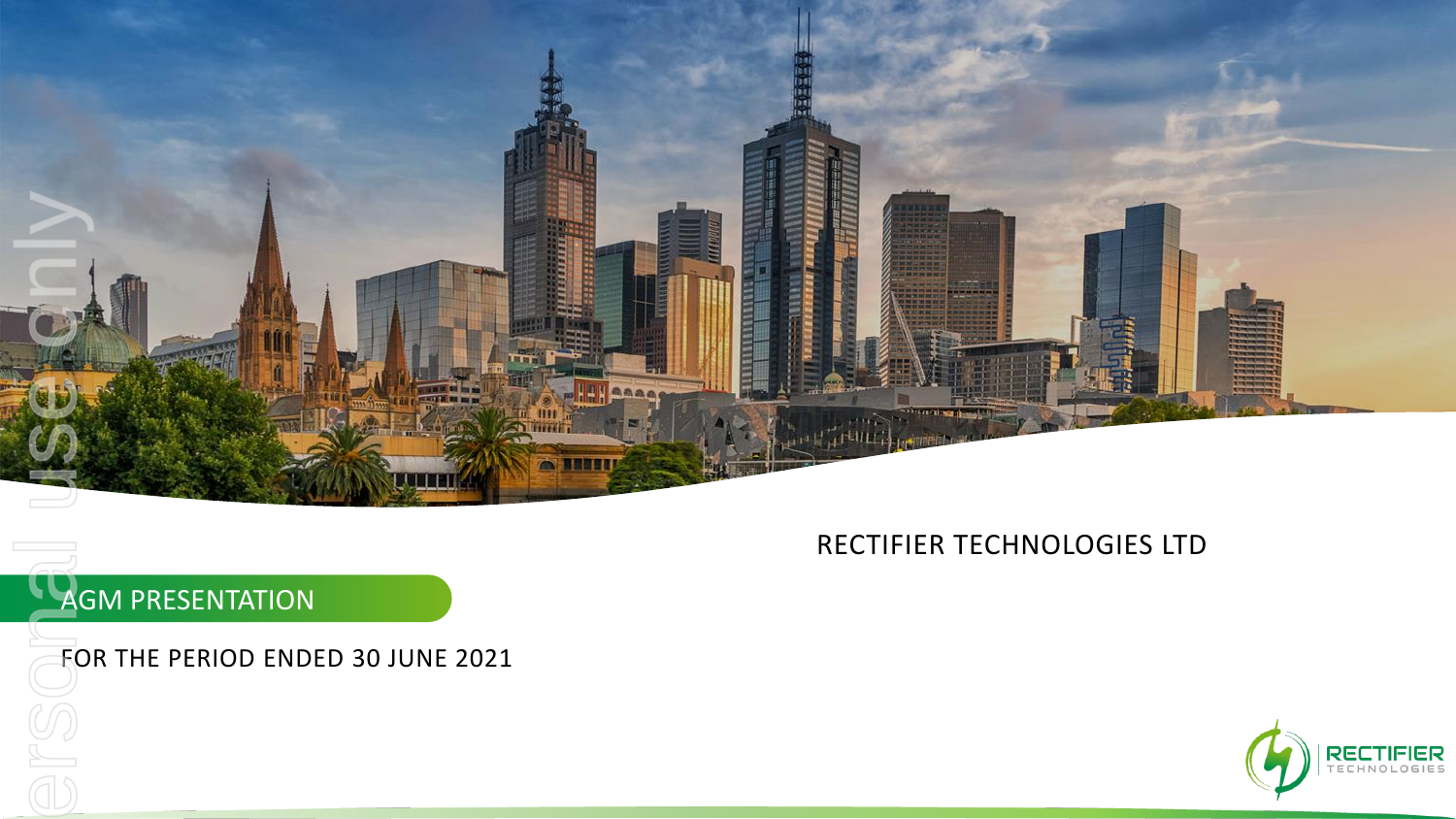## **DISCLAIMER**

- i. This document is not a Prospectus nor an Offer to Subscribe for Shares<br>ii. RT Ltd and its subsidiaries ("RT") makes no representations or warrant<br>or completeness of this document. RT and its respective directors, em<br>(in RT Ltd and its subsidiaries ("RT") makes no representations or warranty (expressed or implied) as to the accuracy, reliability or completeness of this document. RT and its respective directors, employees, agents and consultants shall have no liability (including liability to any person by reason of negligence or negligent misstatement) for any statements, opinions, information or matters (expressed or implied) arising out of, or contained in or derived from, or for any omissions from this document, except liability under statute that cannot be excluded.
	- This document contains reference to certain forecasts, projections, intentions, expectations and plans of RT, which may or may not be achieved. They are based on certain assumptions which may not be met or on which views may differ.
	- which are outside the control of RT and its directors.
- iv. The performance and operations of RT may be influenced by a number of factors, uncertainties and contingencies many of which are outside the control of RT and its directors.<br>
V. No representation or warranty (expressed No representation or warranty (expressed or implied) is made by RT or its respective directors, officers, employees, advisers or agents that any forecasts, projections, intentions, expectations or plans set out in this document will be achieved, either totally or partially, or that any particular rate of return will be achieved.

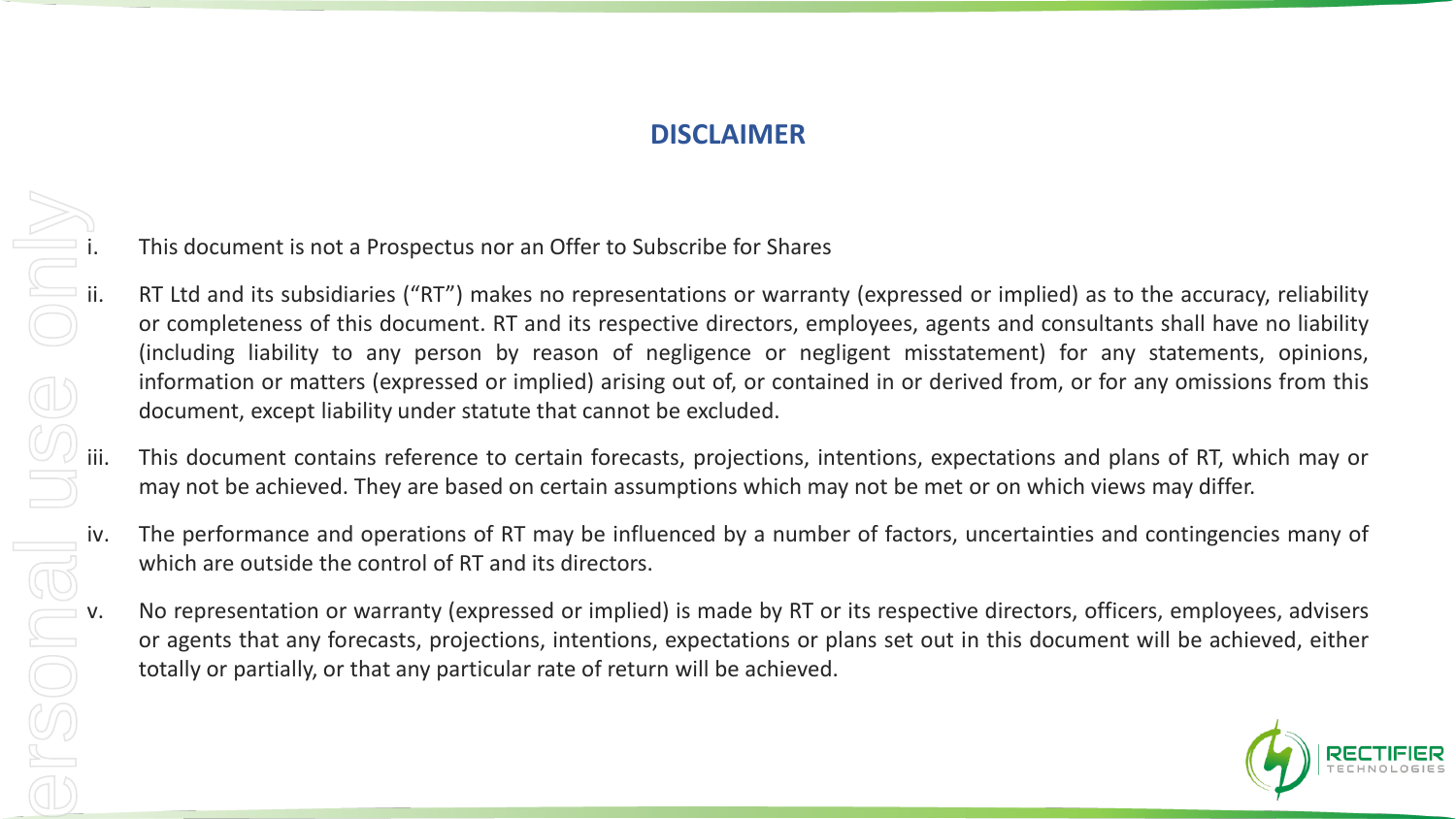## SUMMARY





#### **Financial Analysis**

5 Years Financial Analysis

Comparison



#### **Financial Performance**

5 Years R&D Expenditure

Comparison

**R & D**

5 Years Financial

Performance Comparison



5 Years Financial Position Comparison



#### **Market Performance**

5 Years Share Price and Market Capitalization Comparison



ersonal use only O<br>V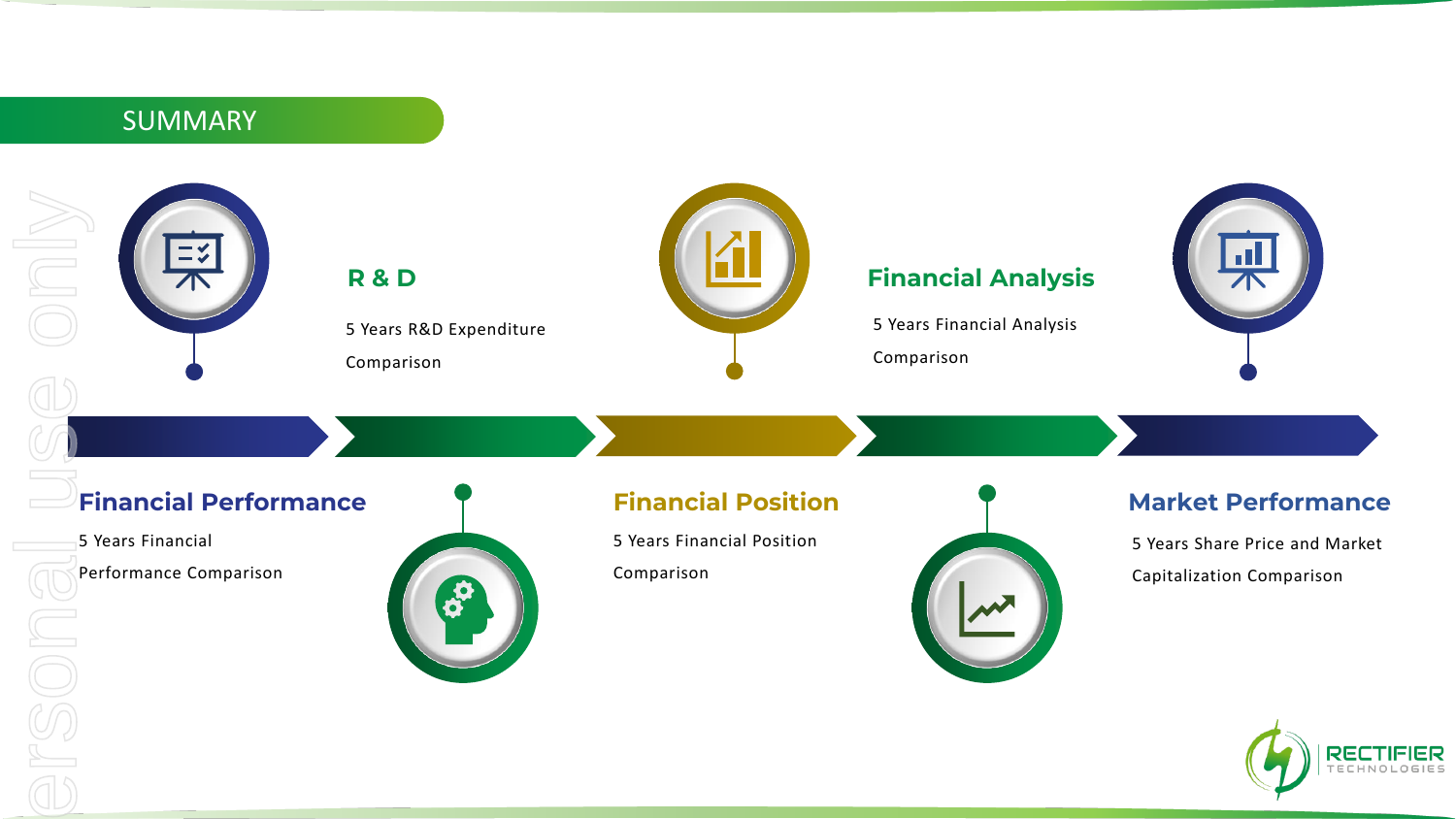## Financial Performance

## **5 YEARS FINANCIAL PERFORMANCE COMPARISON**

|                                              | <b>Jun-17</b><br>(5'000) | <b>Jun-18</b><br>(5'000) | <b>Jun-19</b><br>(5'000) | <b>Jun-20</b><br>(5'000) | <b>Jun-21</b><br>(5'000) |
|----------------------------------------------|--------------------------|--------------------------|--------------------------|--------------------------|--------------------------|
| Revenue from continuing operations           | 6,881                    | 7,835                    | 18,874                   | 16,735                   | 13,266                   |
| <b>Gross profit</b>                          | 3,688                    | 4,064                    | 7,962                    | 8,565                    | 6,042                    |
| Gross margin %                               | 59%                      | 57%                      | 45%                      | 54%                      | 51%                      |
| <b>EBIT</b>                                  | 275                      | 542                      | 3,490                    | 3,273                    | 1,183                    |
| Interest expense                             | (17)                     | (79)                     | (151)                    | (188)                    | (150)                    |
| Profit from continuing operations before tax | 258                      | 463                      | 3,339                    | 3,085                    | 1,033                    |
| Income tax expense                           | (293)                    | (401)                    | (1, 212)                 | (1, 263)                 | (493)                    |
| <b>Net Profit/(Loss)</b>                     | (35)                     | 62                       | 2,127                    | 1,822                    | 540                      |
|                                              |                          |                          |                          |                          |                          |
|                                              |                          |                          |                          |                          |                          |

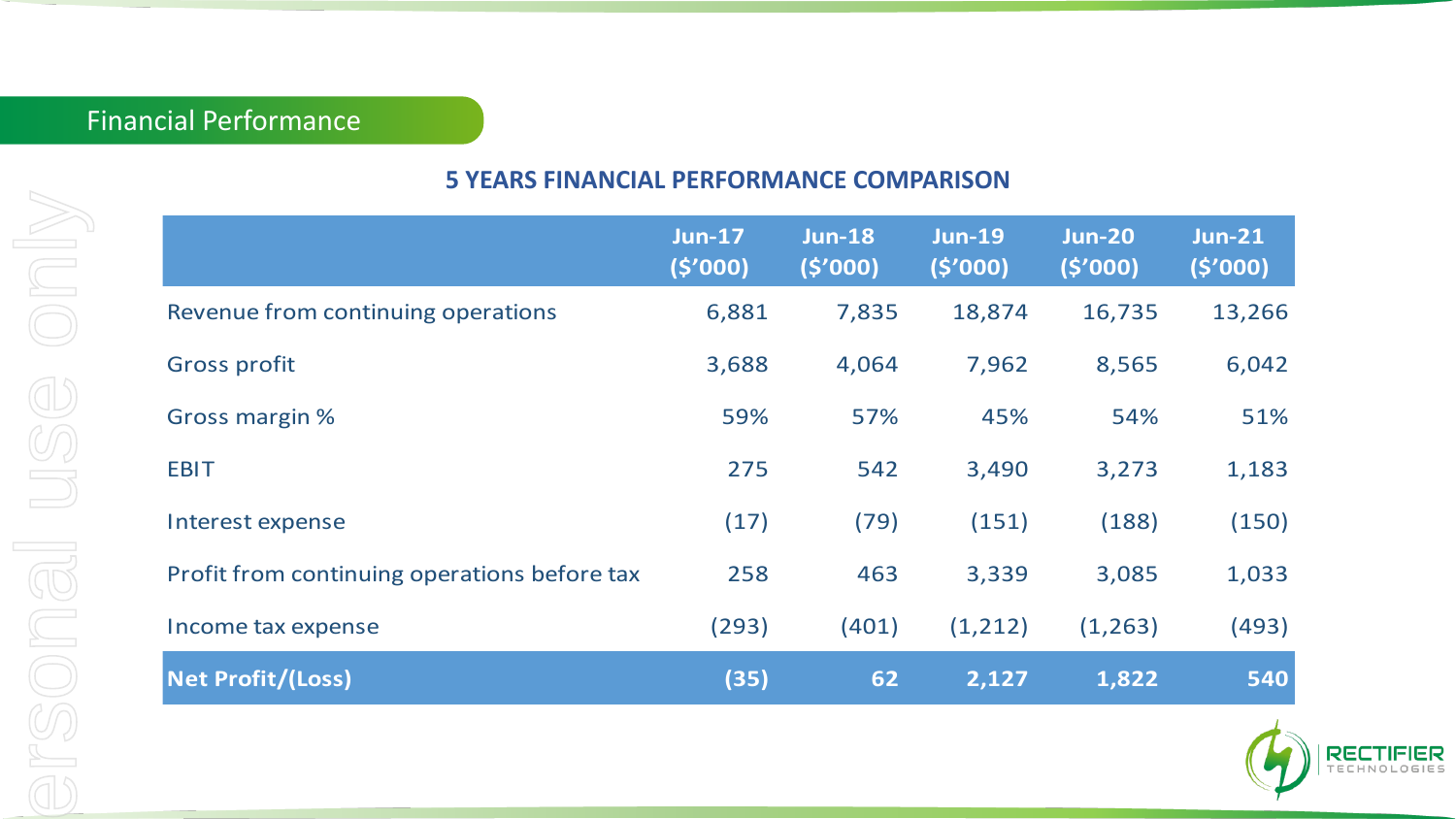## Financial Performance

#### **TOTAL REVENUE & OTHER INCOME (\$'000)**



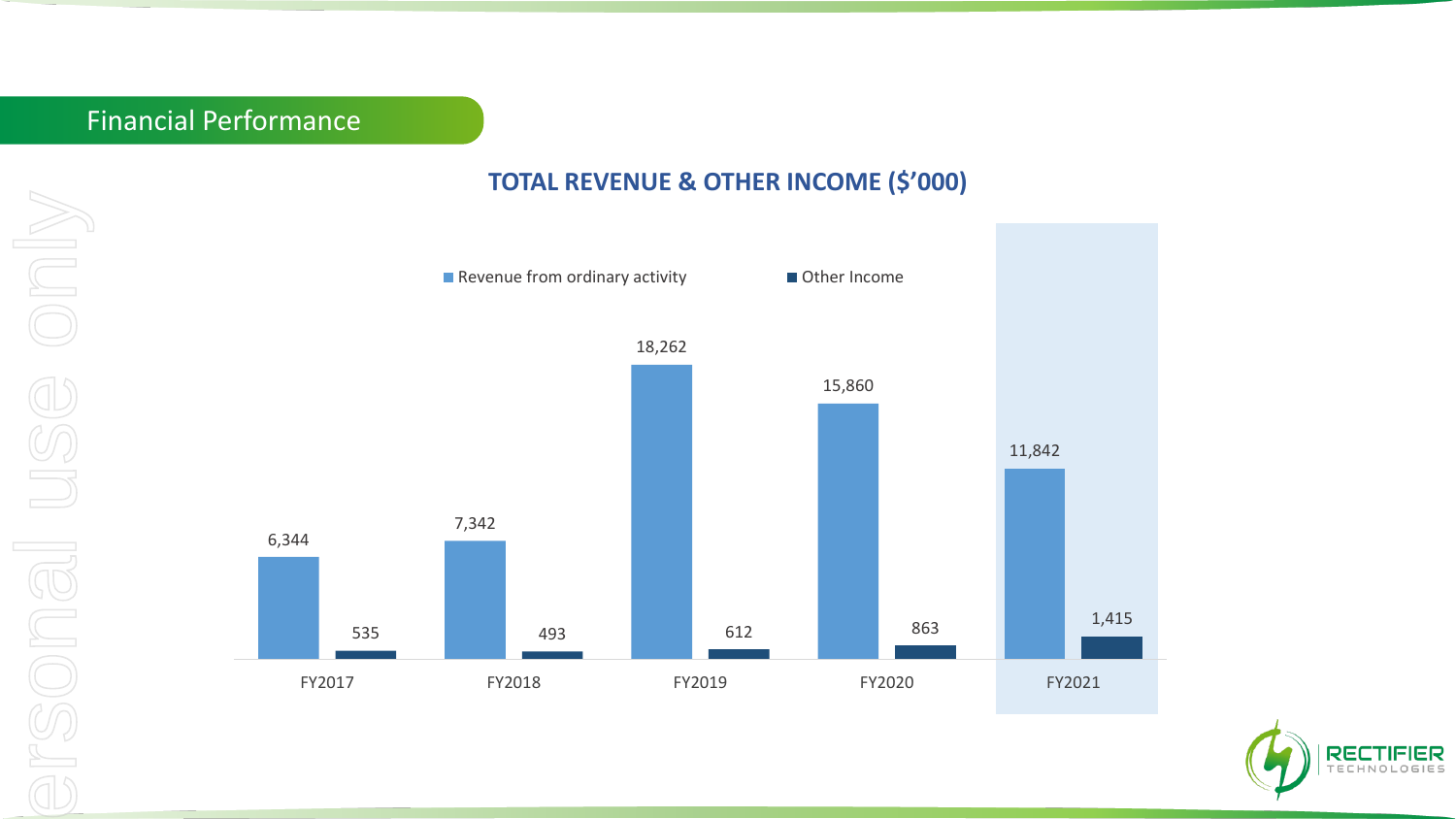# Financial Performance

## **EARNINGS BEFORE INTEREST AND TAX (EBIT) (\$'000)**



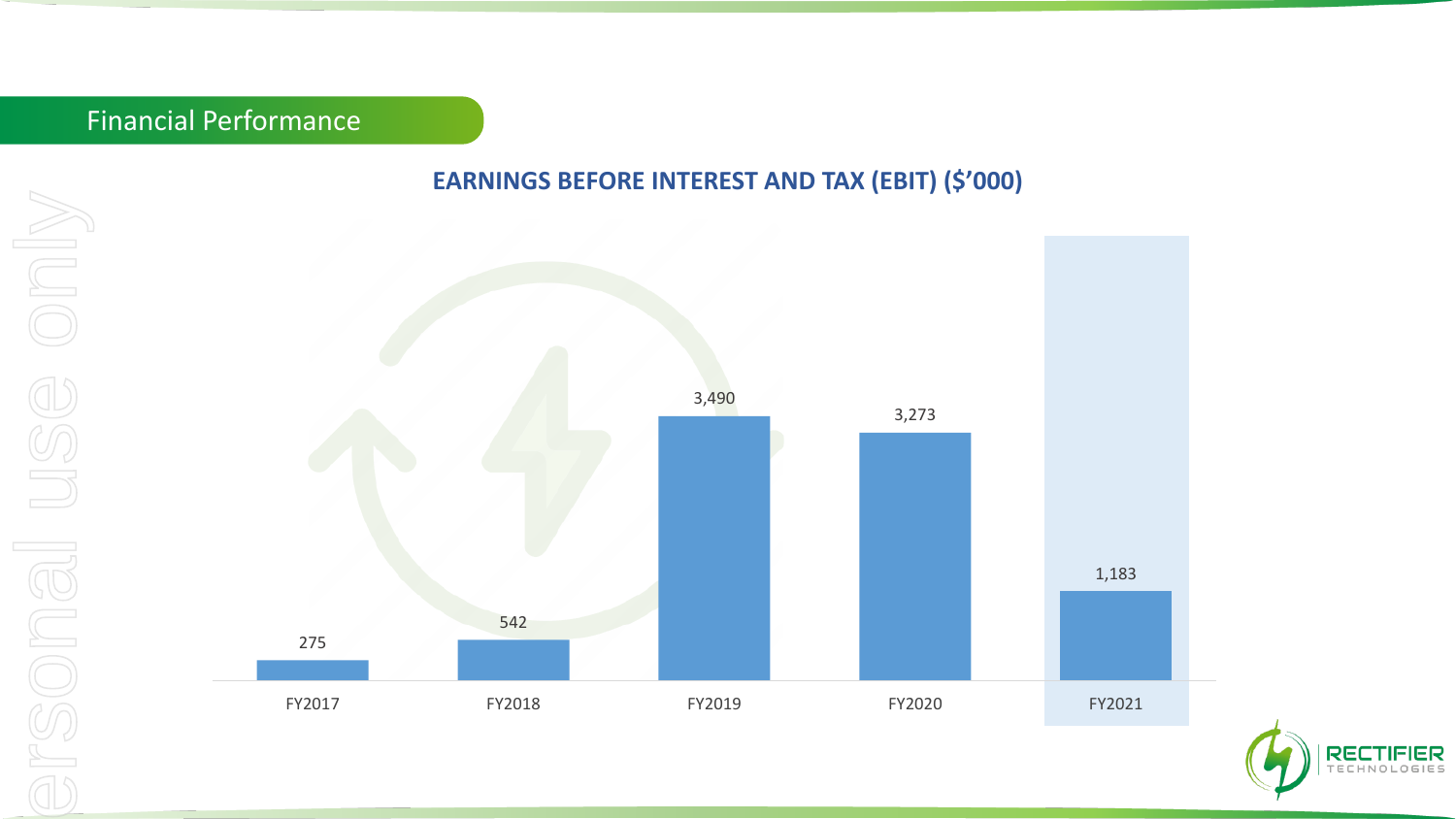### **SEGMENT REVENUE (\$'000)**

**Electronic Components** 



 $O GIES$ 

ersonal use only U IBUOS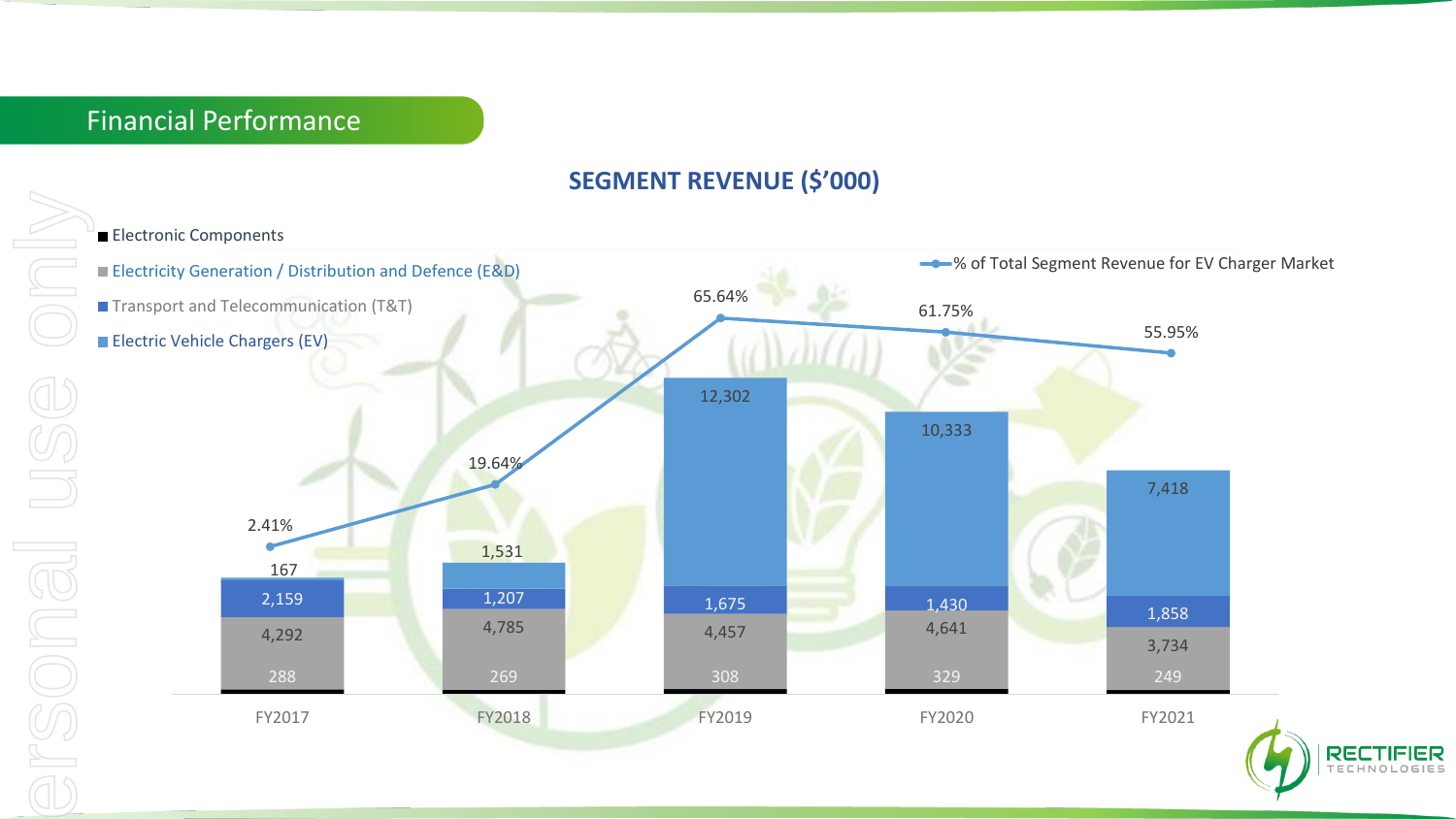# Research & Development

#### **RESEARCH AND DEVELOPMENT (\$'000)**

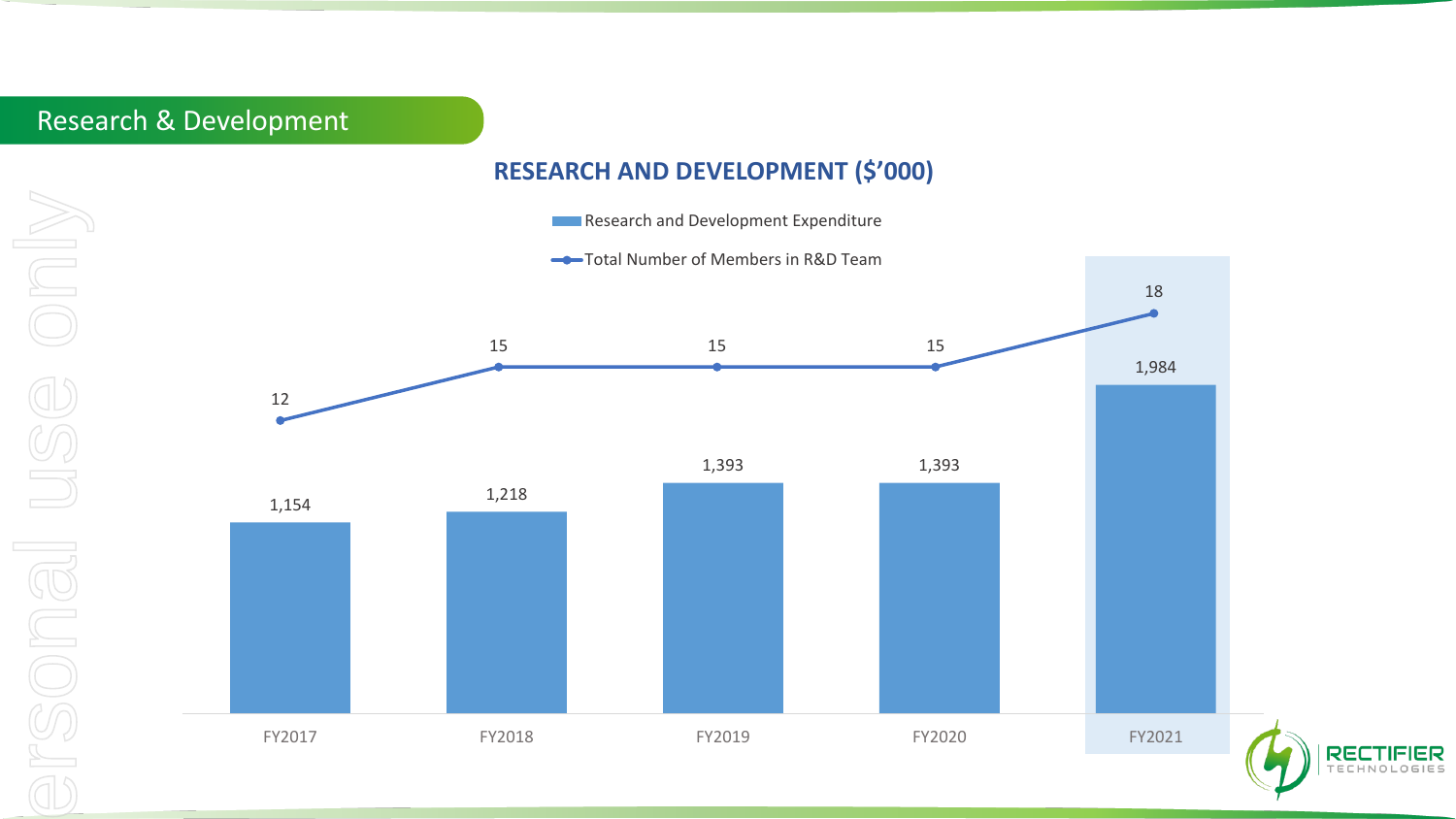# Financial Position

| I                                      |
|----------------------------------------|
| L<br>J<br>$\overline{\mathbf{I}}$<br>l |
| l<br>I<br>l<br>I<br>I<br>I             |
| Į<br>١<br>j<br>١<br>١<br>I<br>١        |
|                                        |
| l<br>j<br>١<br>Ì<br>l<br>I<br>l<br>I   |
| I<br>I                                 |
| j<br>١<br>l                            |
| l<br>l<br>1<br>١<br>I                  |

### **5 YEARS FINANCIAL POSITION COMPARISON**

|                                     | <b>Jun-17</b><br>(\$'000) | <b>Jun-18</b><br>(5'000) | <b>Jun-19</b><br>(5'000) | <b>Jun-20</b><br>(5'000) | <b>Jun-21</b><br>(5'000) |
|-------------------------------------|---------------------------|--------------------------|--------------------------|--------------------------|--------------------------|
| Cash and cash equivalents           | 2,628                     | 2,184                    | 2,834                    | 6,874                    | 6,241                    |
| Trade and other receivables         | 1,464                     | 1,450                    | 1,432                    | 1,676                    | 1,729                    |
| Inventories                         | 2,069                     | 2,739                    | 5,578                    | 2,555                    | 1,906                    |
| Tax assets                          | 312                       | 468                      | 710                      | 1,179                    | 1,530                    |
| Plant and equipment                 | 2,154                     | 2,746                    | 3,671                    | 5,652                    | 5,325                    |
| Intellectual property & intangibles |                           |                          |                          |                          | 106                      |
| <b>TOTAL ASSETS</b>                 | 8,627                     | 9,587                    | 14,225                   | 17,936                   | 16,838                   |
| Trade and other payables            | 1,472                     | 1,843                    | 2,570                    | 2,251                    | 2,650                    |
| <b>Interest bearing liabilities</b> | 1,738                     | 1,793                    | 2,632                    | 3,892                    | 3,478                    |
| <b>Provisions</b>                   | 449                       | 410                      | 507                      | 679                      | 807                      |
| <b>Tax liabilities</b>              | 51                        | 475                      | 1,272                    | 1,518                    | 1,206                    |
| <b>TOTAL LIABILITIES</b>            | 3,710                     | 4,521                    | 6,981                    | 8,340                    | 8,141                    |
| <b>NET ASSETS</b>                   | 4,917                     | 5,066                    | 7,245                    | 9,596                    | 8,696                    |
| <b>TOTAL EQUITY</b>                 | 4,917                     | 5,066                    | 7,245                    | 9,596                    | 8,696                    |
|                                     |                           |                          |                          |                          |                          |

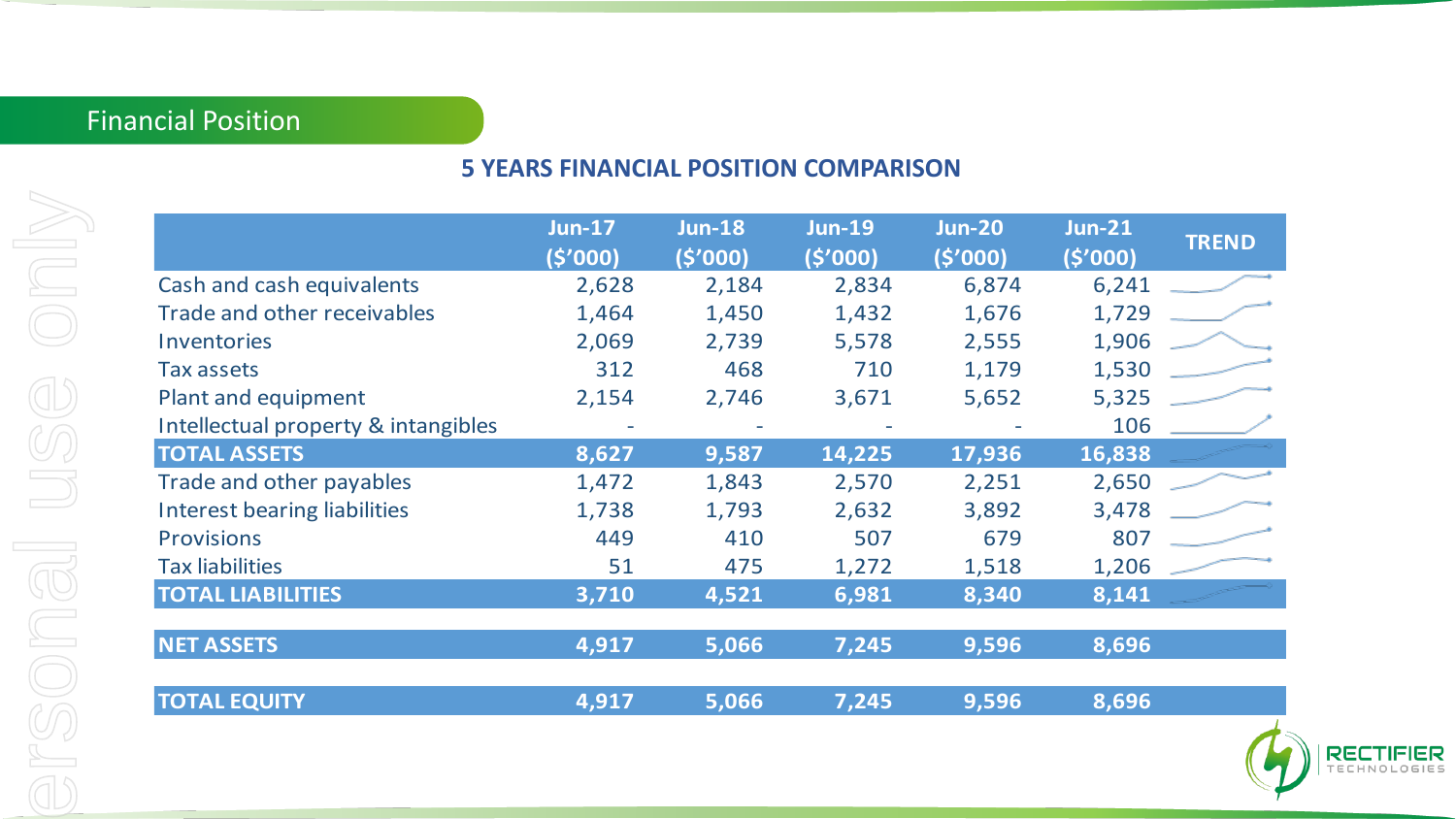## Financial Position

#### **CASH AND CASH EQUIVALENTS (\$'000)**





Only ersonal use only **BONGI US**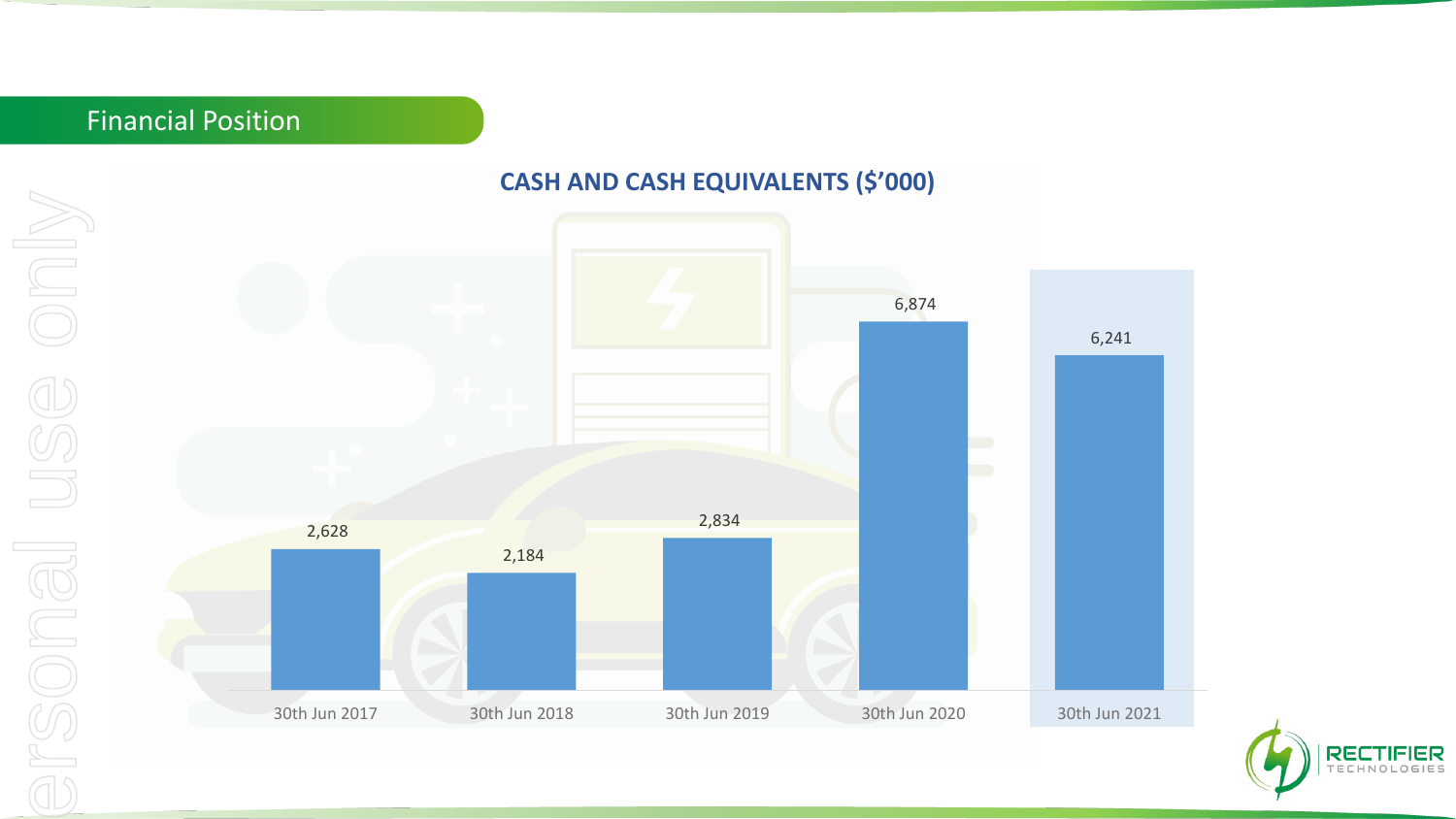## Financial Position

#### **CURRENT ASSETS & CURRENT LIABILITIES (\$'000)**



**RECTIFIER TECHNOLOGIES**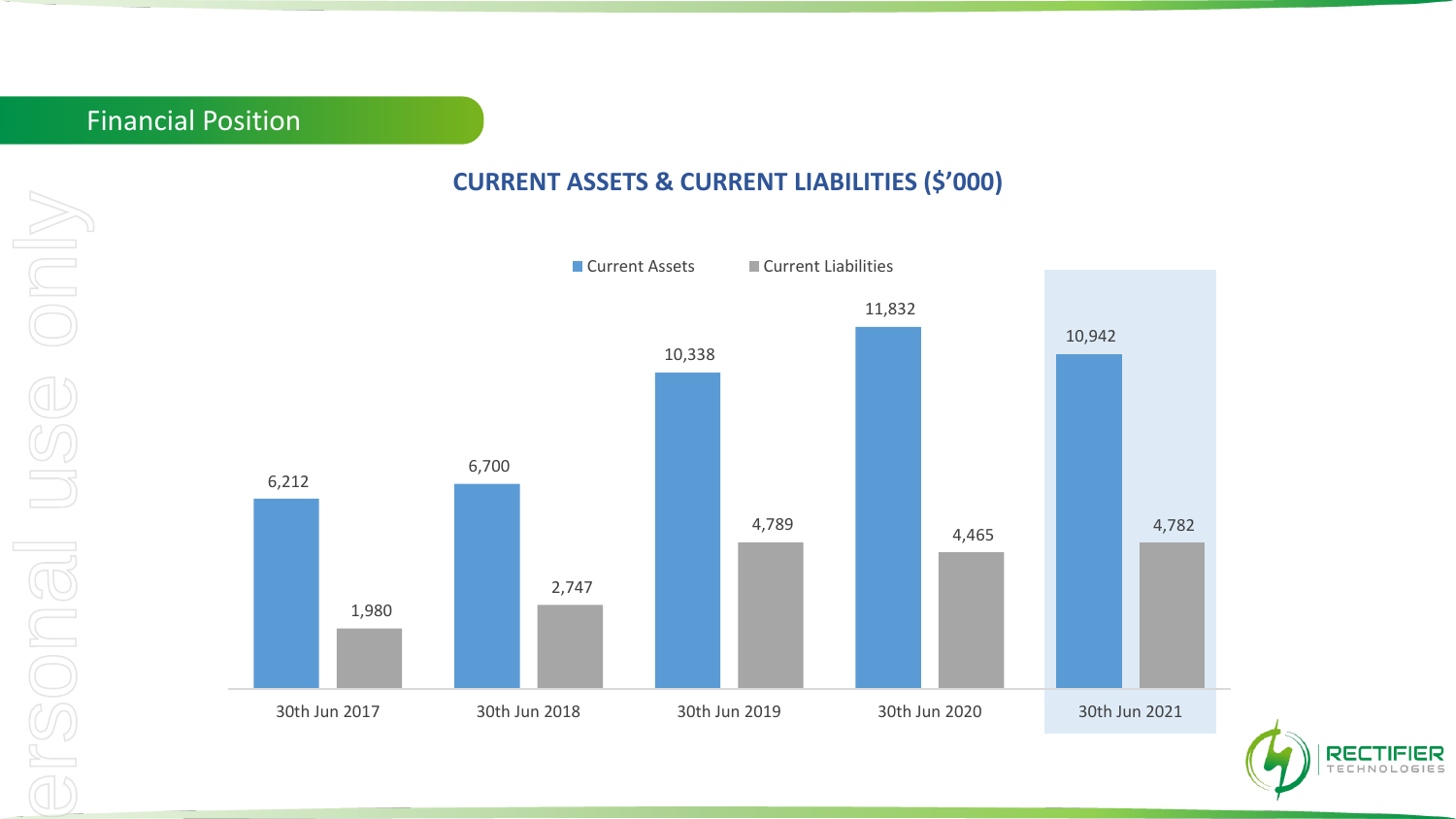

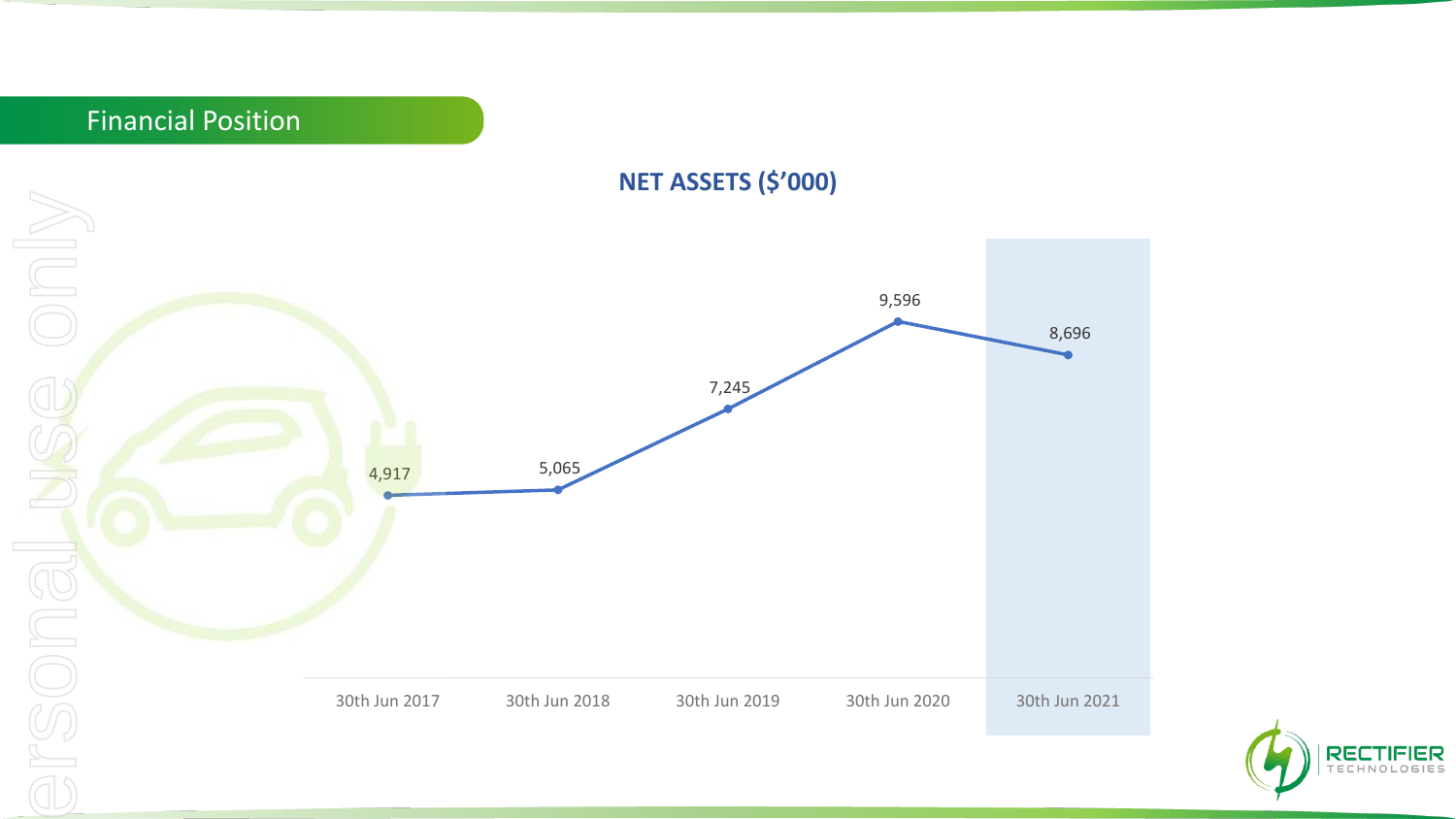#### **FY2021 FINANCIAL POSITION (\$'000)**

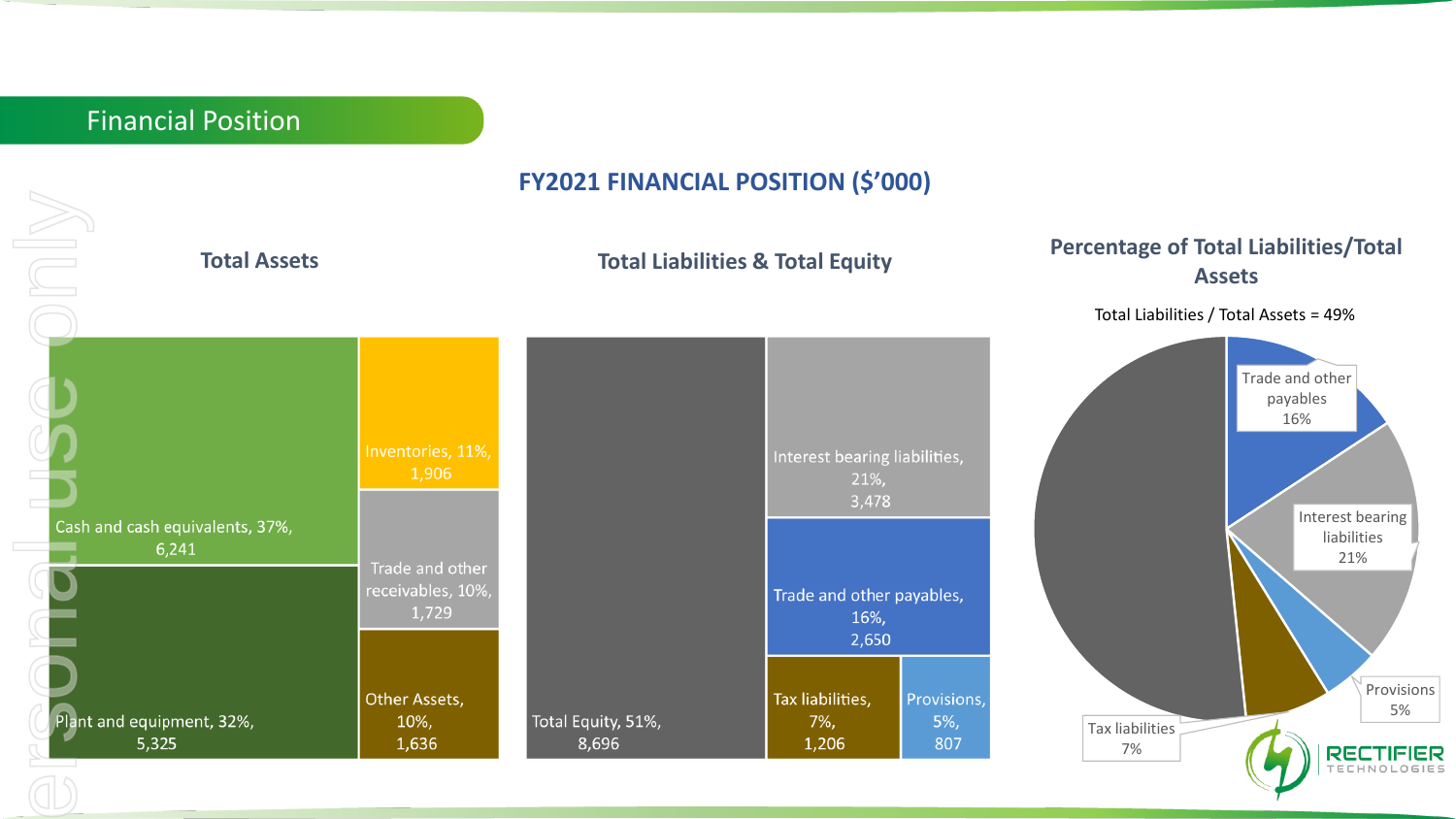## Financial Analysis

#### **CURRENT RATIO & QUICK RATIO**

Current Ratio= Current Assets / Current Liabilities Quick Ratio= (Cash + Debtors) / Creditors





3.01

30th Jun 2021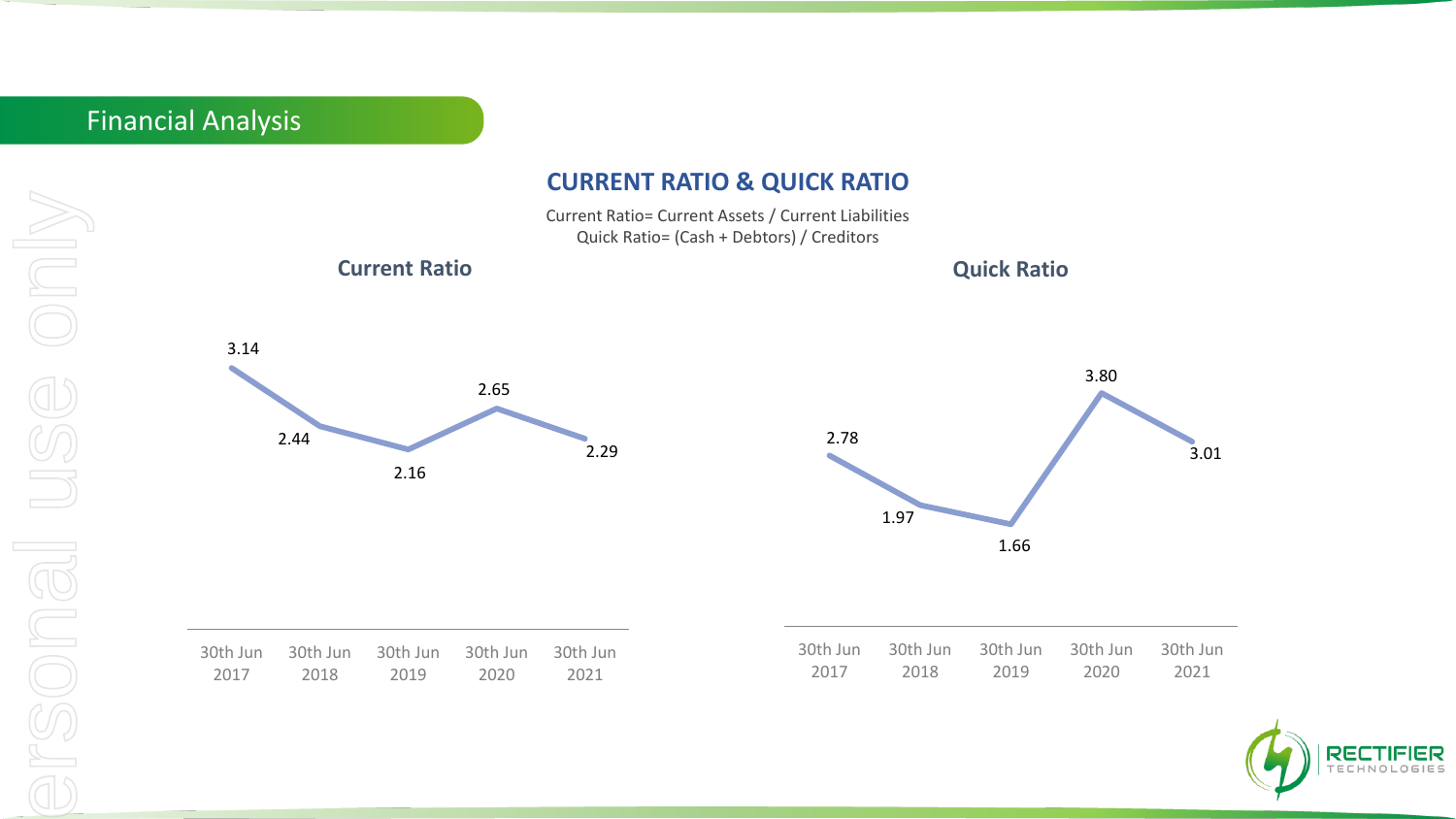## Financial Analysis

EPS = (Net Profit – Preferred Dividends) / **EPS, ROA, ROE, & ROS**  Average Common Shares ROA = Net Profit / Total Assets

ROE = Net Profit / Shareholders Equity ROS = EBIT / Revenue **EPS (\$ CENTS)**



**ROE**





**ROS** 



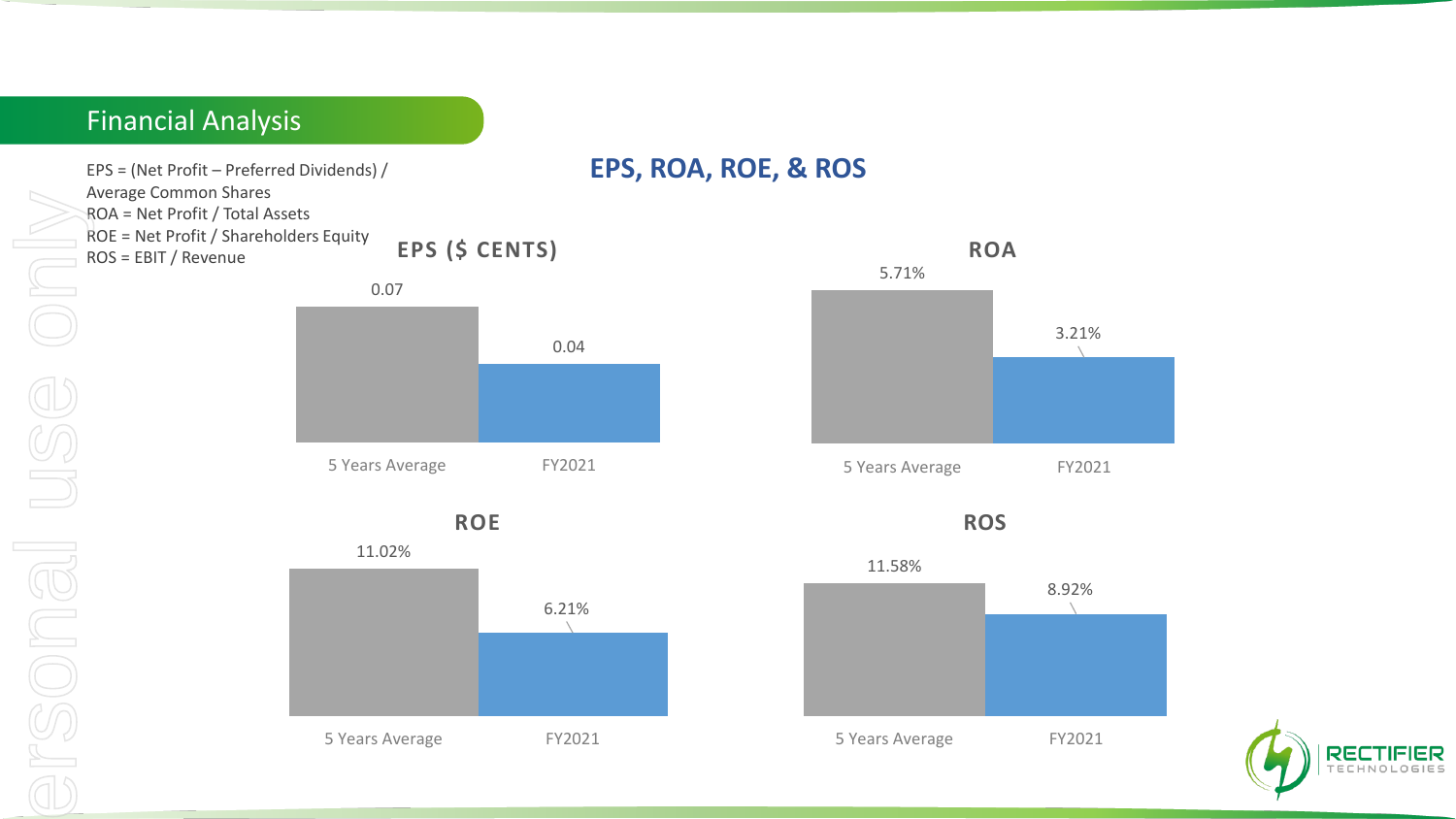#### **SHARE PRICE & MARKET CAP**